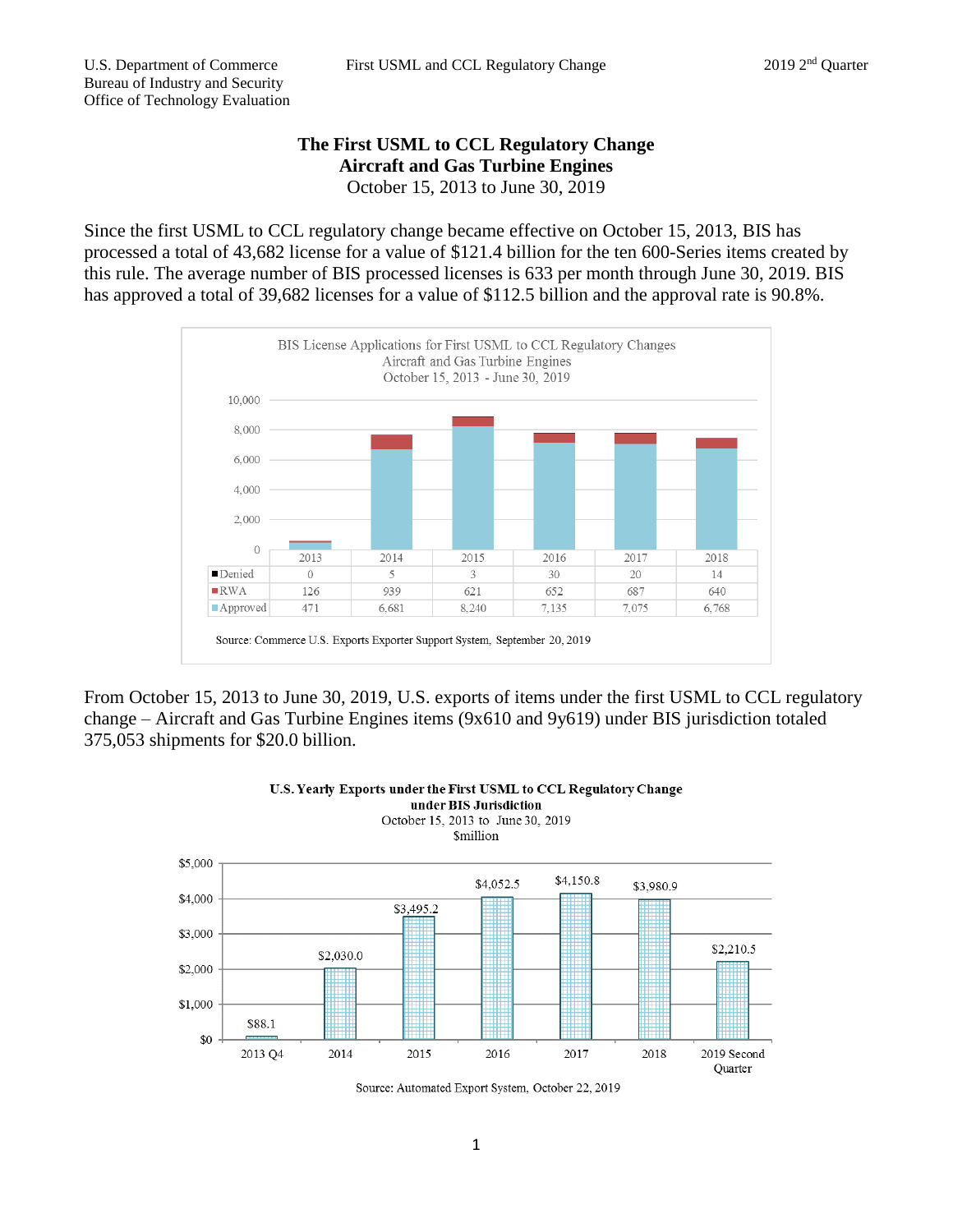

Source: Automated Export System, October 22, 2019

| The First USML to CCL Regulatory Change-Aircraft and Gas Turbines   |                |                       |                         |                  |
|---------------------------------------------------------------------|----------------|-----------------------|-------------------------|------------------|
| Top 15 Destinations of U.S. Exports under BIS Jurisdiction by Value |                |                       |                         |                  |
| October 15, 2013 to June 30, 2019                                   |                |                       |                         |                  |
|                                                                     |                | % of Total            | Value                   |                  |
| Country                                                             | Shipment Count | <b>Shipment Count</b> | <i><b>\$million</b></i> | % of Total Value |
| Japan                                                               | 31,576         | 8.4%                  | \$3,358.3               | 16.8%            |
| Canada                                                              | 28,413         | 7.6%                  | \$2,479.2               | 12.4%            |
| <b>United Kingdom</b>                                               | 40,786         | 10.9%                 | \$2,141.5               | 10.7%            |
| South Korea                                                         | 24,618         | 6.6%                  | \$1,474.6               | 7.4%             |
| Germany                                                             | 14,330         | 3.8%                  | \$814.8                 | 4.1%             |
| <b>Israel</b>                                                       | 14,658         | 3.9%                  | \$738.1                 | 3.7%             |
| Italy                                                               | 11,320         | 3.0%                  | \$646.4                 | 3.2%             |
| <b>United Arab Emirates</b>                                         | 15,444         | 4.1%                  | \$607.2                 | 3.0%             |
| Taiwan                                                              | 11,521         | 3.1%                  | \$590.4                 | 3.0%             |
| Singapore                                                           | 19,759         | 5.3%                  | \$559.6                 | 2.8%             |
| Spain                                                               | 11,986         | 3.2%                  | \$542.8                 | 2.7%             |
| Saudi Arabia                                                        | 6,156          | 1.6%                  | \$474.9                 | 2.4%             |
| Australia                                                           | 11,435         | 3.0%                  | \$429.4                 | 2.1%             |
| Poland                                                              | 10,388         | 2.8%                  | \$381.5                 | 1.9%             |
| India                                                               | 3,094          | 0.8%                  | \$292.5                 | 1.5%             |
| <b>Top 15 Total</b>                                                 | 255,484        |                       | \$15,531.1              |                  |
| Top 15 Total/                                                       |                |                       |                         |                  |
| <b>Grand Total</b>                                                  |                | 68.1%                 |                         | 77.6%            |
| <b>Grand Total</b>                                                  | 375,053        |                       | \$20,008.0              |                  |
| Source: Automated Export System, October 22, 2019                   |                |                       |                         |                  |